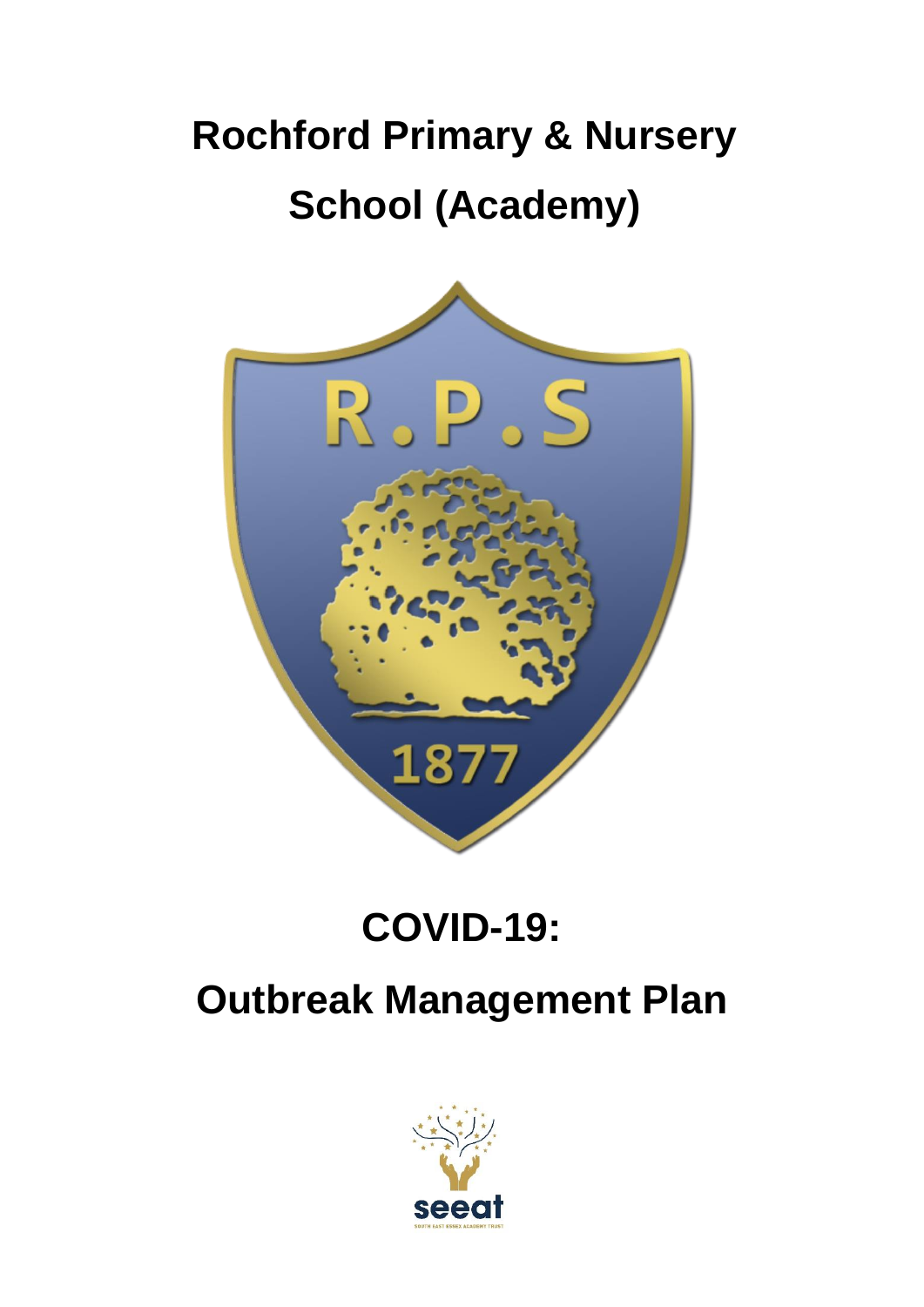#### **1. Introduction**

This plan is based on the contingency framework for managing local outbreaks of COVID-19 and the school's operational guidance, provided by the Department for Education (DfE).

We will only implement some, or all, of the measures in this plan in response to recommendations provided by our local authority (LA), directors of public health (DsPH), Public Health England (PHE) health protection team or the national government.

It may be necessary to implement these measures in the following circumstances, for example:

- To help manage a COVID-19 outbreak within the school. Actions will be considered when either of the following thresholds are met:
	- $\circ$  There are 5 positive cases amongst pupils or staff who are likely to have mixed closely within a 10-day period
	- 10% of pupils or staff, who are likely to have mixed closely, test positive within a 10 day period
	- If COVID-19 infection rates in the community are extremely high, and other measures have failed to reduce transmission
	- As part of a package of measures responding to a 'variant of concern' (VoC)
	- To prevent unsustainable pressure on the NHS

#### **2. Seeking public health advice**

When one of the thresholds above is met, we will review the testing, hygiene and ventilation measures already in place.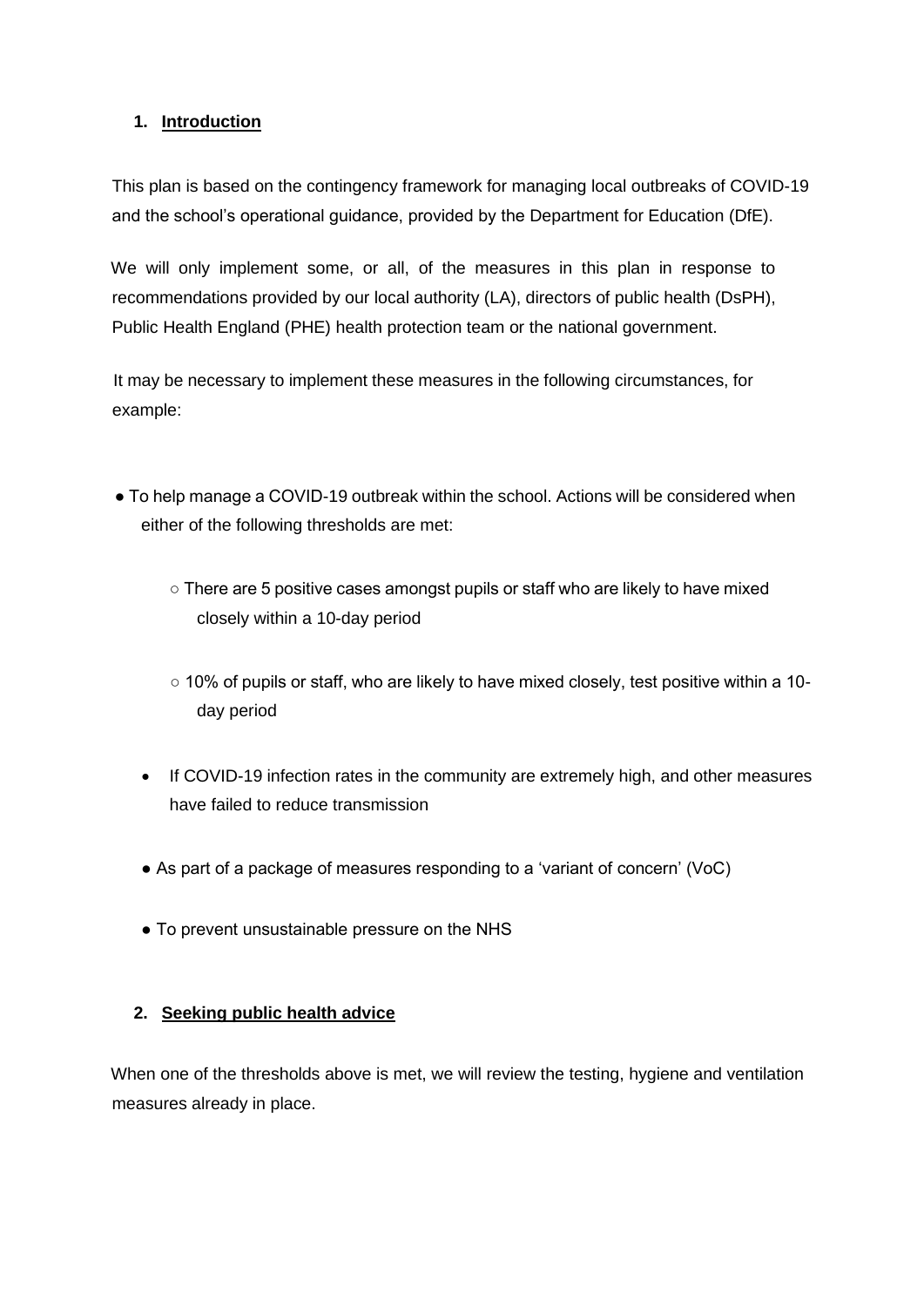We will also seek public health advice from a director of public health or health protection team. Shane Owen will be responsible for seeking this advice and will do so by telephoning the DfE helpline (0800 046 8687).

#### **3. Shielding**

We will adhere to national guidance on the reintroduction of shielding, which would apply to those on the shielded patient list (SPL).

We will speak to individuals required to shield about additional protective measures in school or arrangements for home working or learning.

#### **4. Other measures**

Parents, carers, pupils and staff will be informed promptly about the introduction of control measures. This will be done via email/letters sent home with pupils once a decision has been made.

If recommended, we will limit:

- Residential educational visits
- Open days
- Transition or taster days
- Parents coming into school
- Live performances

If recommended, we will (re)introduce:

- Frequent testing of staff.
- Bubbles, to reduce mixing between groups.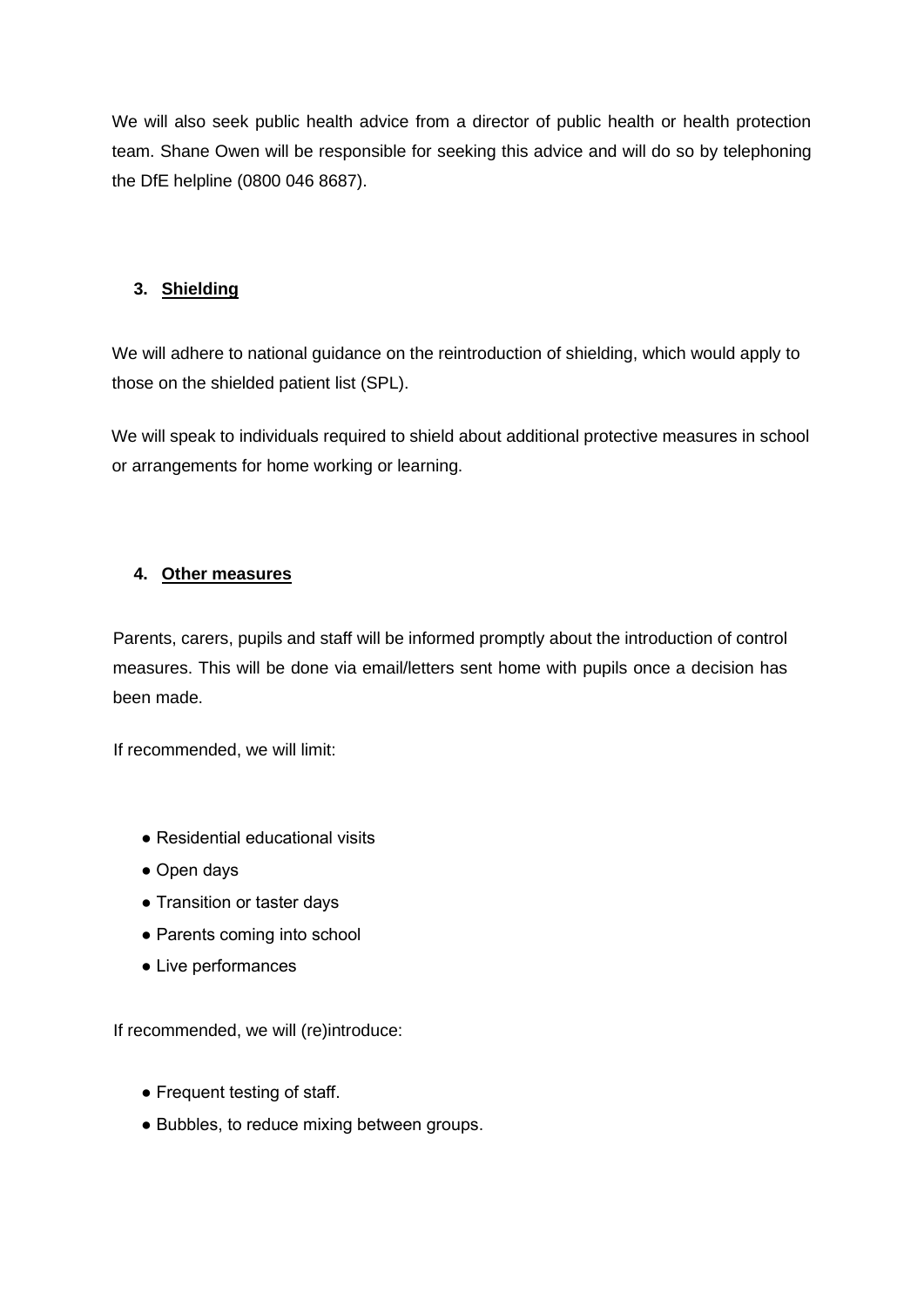• Face coverings in communal areas and classrooms for staff and visitors (unless exempt).

#### **5. Attendance restrictions**

Attendance restrictions will only be recommended as a last resort. If recommended, we will implement the measures in this section.

#### **5.1 Eligibility to remain in school**

If restrictions are recommended, we will stay open for:

- Vulnerable pupils
- Children of critical workers

#### **5.2 Education and support for pupils at home**

All other pupils will be required to stay at home and will receive remote education.

We will aim to deliver remote education that meets the same quality and quantity of education that pupils would receive in school, as outlined in our remote learning policy.

Remote learning will continue to be provided for pupils who have tested positive for Covid-19 but are well enough to learn from home.

The school will continue to provide meals or supermarket vouchers for pupils eligible for benefits-related free school meals while they are not attending school because of COVID-19 isolation guidelines. Vouchers will be emailed to parent email addresses held on file. Food parcels will be organised accordingly.

#### **5.3 Safeguarding**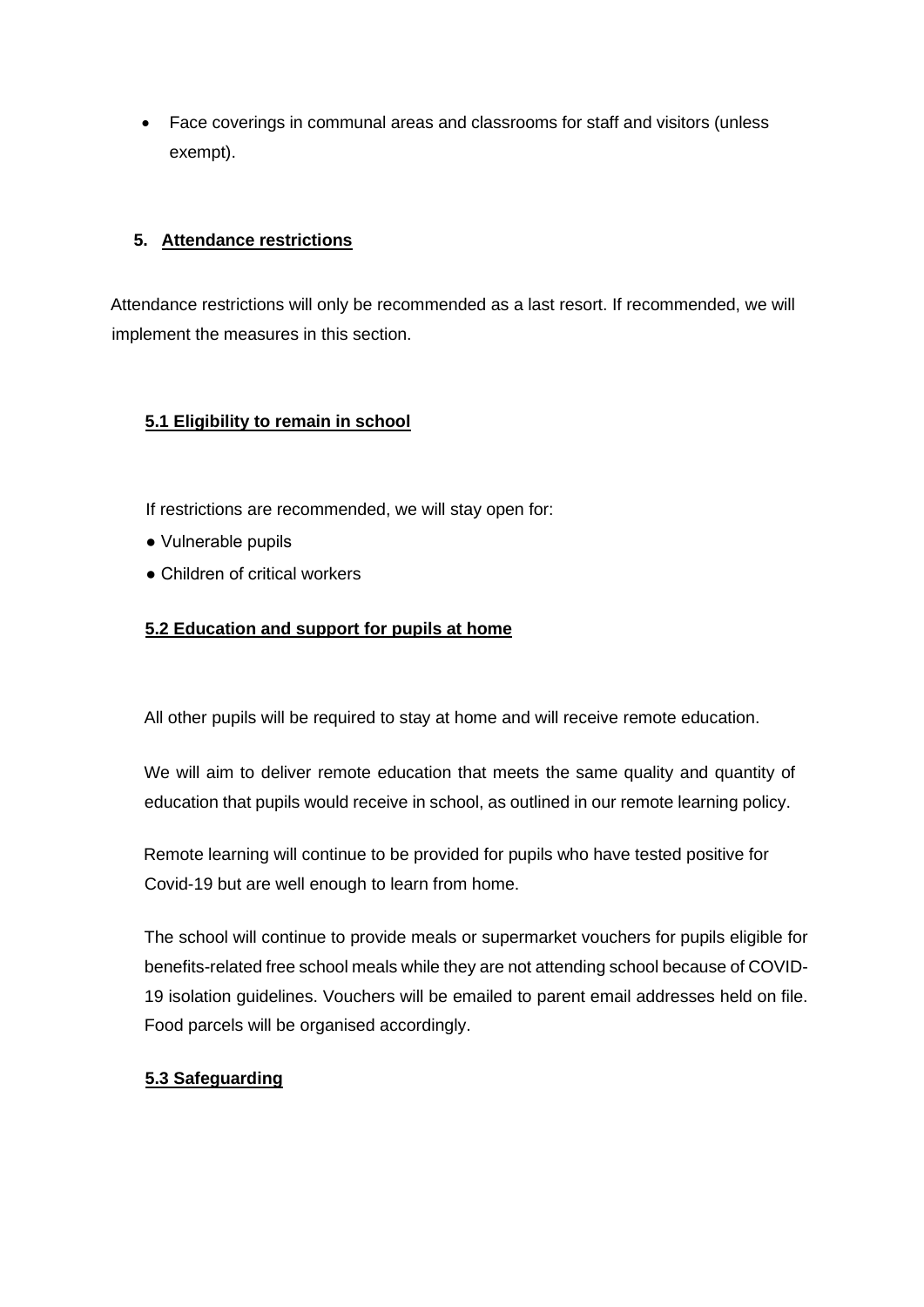We will review our child protection policy to make sure it reflects the local restrictions and remains effective.

We will aim to have a trained DSL or a deputy DSL on site wherever possible.

If our DSL (or a deputy) can't be on site, they can be contacted via the school office, where a message will be passed on to them immediately (Tel: 01702 544342 or E-mail [admin@rochfrd.essex.sch.uk\)](mailto:admin@rochfrd.essex.sch.uk)

On occasions where there is no DSL or deputy on site, a senior leader will take responsibility for coordinating safeguarding on site.

When vulnerable pupils are absent, we will:

- Speak to parents/carers and, where applicable, social workers and the local authority, to work out the reason for absence
- Encourage attendance
- Make sure vulnerable pupils can access appropriate education and support while at home
- Maintain contact and check regularly that the pupil is able to access remote education provision.

#### **6. Tracing close contacts and isolation**

- Close contacts in schools are now identified b[y https://www.gov.uk/guidance/nhs-test](https://www.gov.uk/guidance/nhs-test-and-trace-how-it-works)[and-trace-how-it-works](https://www.gov.uk/guidance/nhs-test-and-trace-how-it-works) NHS Test and Trace and education settings are not expected to undertake contact tracing.
- As with positive cases in any other setting, NHS Test and Trace will work with the positive case and/or their parent to identify close contacts. Contacts from a school setting will only be traced by NHS Test and Trace where the positive case and/or their